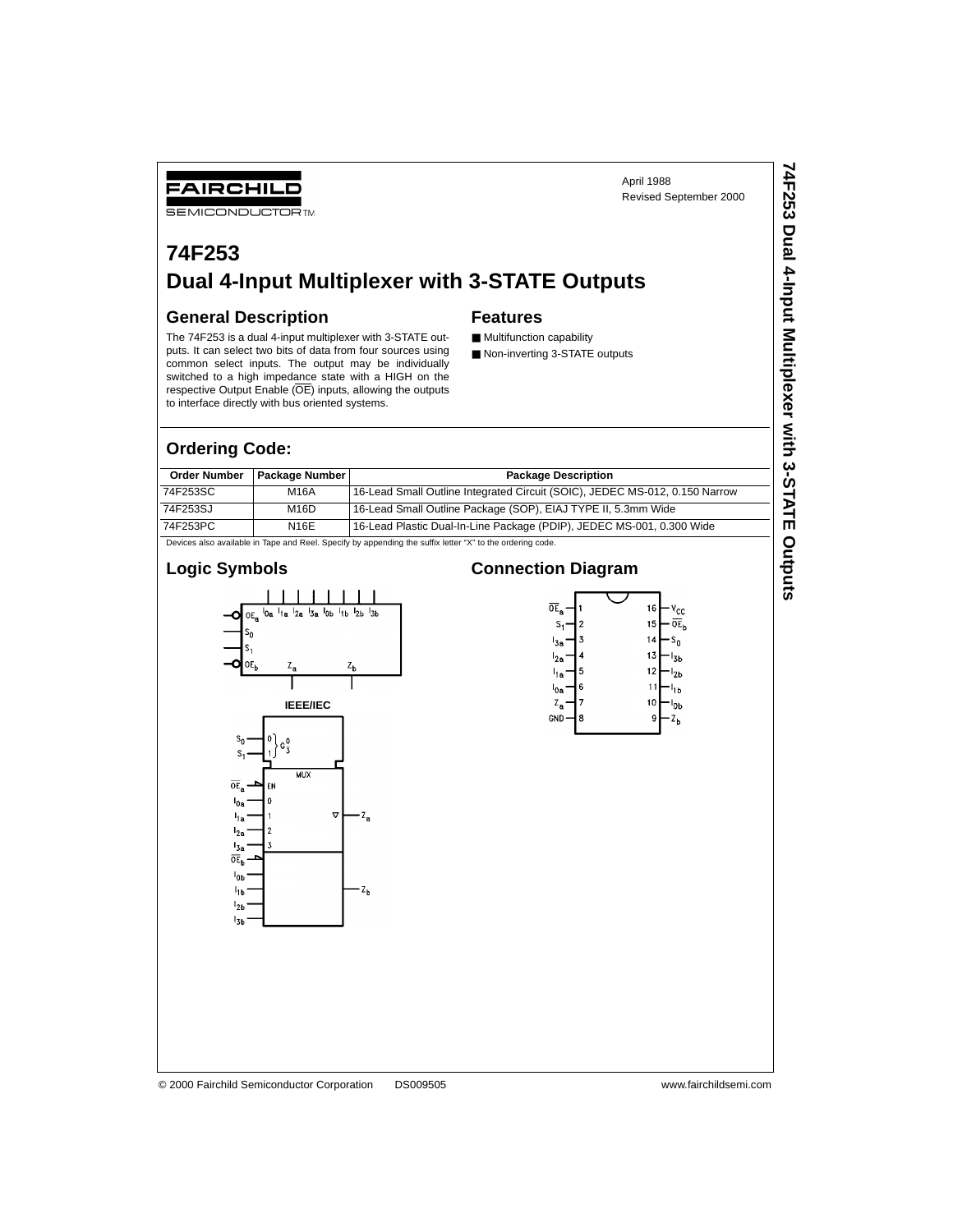**74F253**

### **Unit Loading/Fan Out**

| <b>Pin Names</b>    |                                         | U.L.            | Input $I_{\text{H}}/I_{\text{H}}$ |  |  |
|---------------------|-----------------------------------------|-----------------|-----------------------------------|--|--|
|                     | <b>Description</b>                      | <b>HIGH/LOW</b> | Output $I_{OH}/I_{OH}$            |  |  |
| $I_{0a}$ - $I_{3a}$ | Side A Data Inputs                      | 1.0/1.0         | 20 µA/-0.6 mA                     |  |  |
| $I0b-I3b$           | Side B Data Inputs                      | 1.0/1.0         | 20 µA/-0.6 mA                     |  |  |
| $S_0 - S_1$         | Common Select Inputs                    | 1.0/1.0         | 20 µA/-0.6 mA                     |  |  |
| $\overline{OE}_a$   | Side A Output Enable Input (Active LOW) | 1.0/1.0         | 20 µA/-0.6 mA                     |  |  |
| OE <sub>h</sub>     | Side B Output Enable Input (Active LOW) | 1.0/1.0         | 20 µA/-0.6 mA                     |  |  |
| $Z_a$ , $Z_b$       | 3-STATE Outputs                         | 150/40(33.3)    | $-3$ mA/24 mA (20 mA)             |  |  |

#### **Functional Description**

This device contains two identical 4-input multiplexers with 3-STATE outputs. They select two bits from four sources selected by common Select inputs  $(S_0, S_1)$ . The 4-input multiplexers have individual Output Enable ( $\overline{\text{OE}}_a$ ,  $\overline{\text{OE}}_b$ ) inputs which, when HIGH, force the outputs to a high impedance (High Z) state. This device is the logic implementation of a 2-pole, 4-position switch, where the position of the switch is determined by the logic levels supplied to the two select inputs. The logic equations for the outputs are shown below:

$$
Z_{a} = \overline{OE}_{a} \cdot (I_{0a} \cdot \overline{S}_{1} \cdot \overline{S}_{0} + I_{1a} \cdot \overline{S}_{1} \cdot S_{0} + I_{2a} \cdot S_{1} \cdot S_{0} + I_{2a} \cdot S_{1} \cdot S_{0})
$$
  
\n
$$
Z_{b} = \overline{OE}_{b} \cdot (I_{0b} \cdot \overline{S}_{1} \cdot \overline{S}_{0} + I_{1b} \cdot \overline{S}_{1} \cdot S_{0} + I_{2b} \cdot S_{1} \cdot S_{0} + I_{2b} \cdot S_{1} \cdot S_{0} + I_{2b} \cdot S_{1} \cdot S_{0})
$$

If the outputs of 3-STATE devices are tied together, all but one device must be in the high impedance state to avoid high currents that would exceed the maximum ratings. Designers should ensure that Output Enable signals to 3-STATE devices whose outputs are tied together are designed so that there is no overlap.

| <b>Select</b><br><b>Inputs</b> |       |                                                             | Data Inputs |   | Output<br>Enable                                            | Output         |   |
|--------------------------------|-------|-------------------------------------------------------------|-------------|---|-------------------------------------------------------------|----------------|---|
| $s_{o}$                        | $S_1$ | I <sub>1</sub><br>l <sub>0</sub><br>I <sub>2</sub><br>$I_3$ |             |   | <b>OE</b>                                                   | $\overline{z}$ |   |
| X                              | X     | x                                                           | x           | X | X                                                           | н              | Z |
| L                              | L     | L                                                           | X           | X | X                                                           |                | L |
| L                              | L     | н                                                           | X           | X | X                                                           |                | н |
| н                              | L     | X                                                           | L           | X | x                                                           |                | L |
| н                              | L     | X                                                           | н           | X | X                                                           |                | н |
|                                | н     | X                                                           | X           | L | X                                                           |                | L |
| г                              | Н     | X                                                           | X           | н | X                                                           |                | н |
| н                              | н     | X                                                           | X           | X | L                                                           |                | L |
| н                              | н     | X                                                           | X           | X | н                                                           |                | н |
|                                |       |                                                             |             |   | Address inputs $S_0$ and $S_1$ are common to both sections. |                |   |

H = HIGH Voltage Level

**Truth Table**

L = LOW Voltage Level

 $X = Immaterial$ 

 $Z = High\ Impedance$ 



www.fairchildsemi.com 2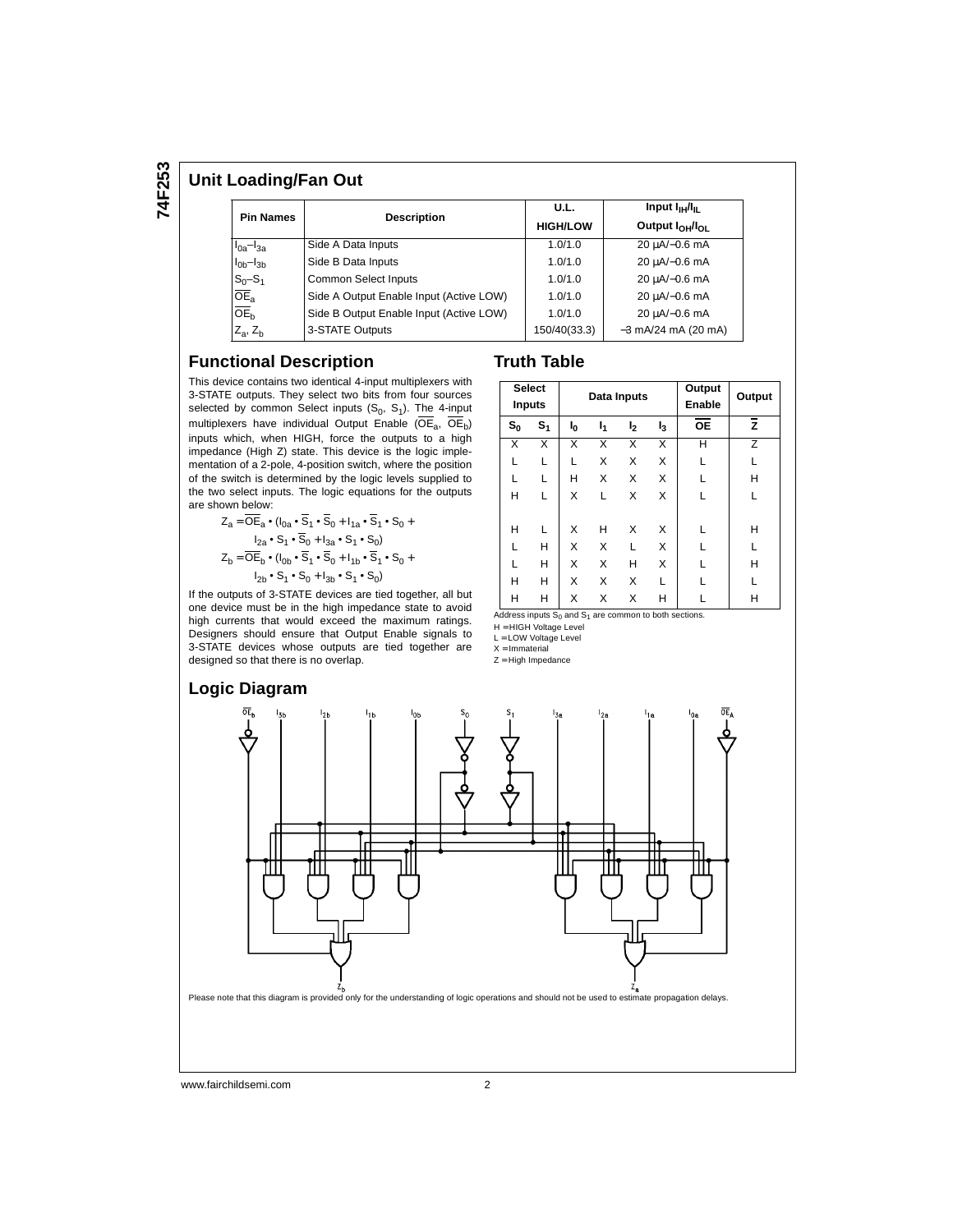## **Absolute Maximum Ratings**(Note 1) **Recommended Operating**

|                                             | $-65^{\circ}$ C to $+150^{\circ}$ C |
|---------------------------------------------|-------------------------------------|
| Storage Temperature                         |                                     |
| Ambient Temperature under Bias              | $-55^{\circ}$ C to $+125^{\circ}$ C |
| Junction Temperature under Bias             | $-55^{\circ}$ C to $+150^{\circ}$ C |
| V <sub>CC</sub> Pin Potential to Ground Pin | $-0.5V$ to $+7.0V$                  |
| Input Voltage (Note 2)                      | $-0.5V$ to $+7.0V$                  |
| Input Current (Note 2)                      | $-30$ mA to $+5.0$ mA               |
| <b>Voltage Applied to Output</b>            |                                     |
| in HIGH State (with $V_{CC} = 0V$ )         |                                     |
| <b>Standard Output</b>                      | $-0.5V$ to $V_{CC}$                 |
| 3-STATE Output                              | $-0.5V$ to $+5.5V$                  |
| <b>Current Applied to Output</b>            |                                     |
| in LOW State (Max)                          | twice the rated $I_{\Omega}$ (mA)   |
| ESD Last Passing Voltage (Min)              | 4000V                               |

# **Conditions**

Free Air Ambient Temperature 0°C to +70°C Supply Voltage  $+4.5V$  to  $+5.5V$  **74F253**

**Note 1:** Absolute maximum ratings are values beyond which the device may be damaged or have its useful life impaired. Functional operation under these conditions is not implied.

**Note 2:** Either voltage limit or current limit is sufficient to protect inputs.

# **DC Electrical Characteristics**

| Symbol            | Parameter                    |                     | Min    | Typ  | Max    | <b>Units</b>   | $\bar{v}_{cc}$ | <b>Conditions</b>                |
|-------------------|------------------------------|---------------------|--------|------|--------|----------------|----------------|----------------------------------|
| $V_{\text{IH}}$   | Input HIGH Voltage           |                     | 2.0    |      |        | $\overline{V}$ |                | Recognized as a HIGH Signal      |
| $V_{IL}$          | Input LOW Voltage            |                     |        |      | 0.8    | $\overline{V}$ |                | Recognized as a LOW Signal       |
| $V_{CD}$          | Input Clamp Diode Voltage    |                     |        |      | $-1.2$ | $\vee$         | Min            | $I_{IN} = -18$ mA                |
| $V_{OH}$          | Output HIGH                  | 10% V <sub>CC</sub> | 2.5    |      |        |                |                | $I_{OH} = -1$ mA                 |
|                   | Voltage                      | 10% V <sub>CC</sub> | 2.4    |      |        | $\vee$         | Min            | $I_{OH} = -3$ mA                 |
|                   |                              | $5\%$ $V_{CC}$      | 2.7    |      |        |                |                | $I_{OH} = -1$ mA                 |
|                   |                              | 5% V <sub>CC</sub>  | 2.7    |      |        |                |                | $I_{OH} = -3$ mA                 |
| $V_{OL}$          | Output LOW Voltage           | 10% V <sub>CC</sub> |        |      | 0.5    | $\vee$         | Min            | $I_{OL}$ = 24 mA                 |
| Iн                | Input HIGH                   |                     |        |      | 5.0    | μA             | Max            | $V_{IN} = 2.7V$                  |
|                   | Current                      |                     |        |      |        |                |                |                                  |
| $I_{\text{BVI}}$  | Input HIGH Current           |                     |        |      | 7.0    | μA             | Max            | $V_{IN} = 7.0V$                  |
|                   | <b>Breakdown Test</b>        |                     |        |      |        |                |                |                                  |
| $I_{CEX}$         | Output HIGH                  |                     |        |      | 50     | μA             | Max            | $V_{OII} = V_{CC}$               |
|                   | Leakage Current              |                     |        |      |        |                |                |                                  |
| $V_{ID}$          | Input Leakage                |                     | 4.75   |      |        | $\vee$         | 0.0            | $I_{ID} = 1.9 \mu A$             |
|                   | Test                         |                     |        |      |        |                |                | All Other Pins Grounded          |
| $I_{OD}$          | Output Leakage               |                     |        |      | 3.75   | μA             | 0.0            | $VION = 150 mV$                  |
|                   | <b>Circuit Current</b>       |                     |        |      |        |                |                | All Other Pins Grounded          |
| $I_{\parallel L}$ | Input LOW Current            |                     |        |      | $-0.6$ | mA             | Max            | $V_{IN} = 0.5V$                  |
| l <sub>OZH</sub>  | Output Leakage Current       |                     |        |      | 50     | μA             | Max            | $V_{\text{OUT}} = 2.7V$          |
| $I_{OZL}$         | Output Leakage Current       |                     |        |      | $-50$  | μA             | Max            | $V_{\text{OUT}} = 0.5V$          |
| $I_{OS}$          | Output Short-Circuit Current |                     | $-60$  |      | $-150$ | mA             | Max            | $V_{\text{OUT}} = 0V$            |
|                   |                              |                     | $-100$ |      | $-225$ |                |                | $V_{\text{OUT}} = 0V$            |
| l <sub>zz</sub>   | <b>Bus Drainage Test</b>     |                     |        |      | 500    | μA             | 0.0V           | $V_{\text{OUT}} = V_{\text{CC}}$ |
| $I_{\rm CCH}$     | Power Supply Current         |                     |        | 11.5 | 16     | mA             | Max            | $V_O = HIGH$                     |
| $I_{CCL}$         | Power Supply Current         |                     |        | 16   | 23     | mA             | Max            | $V_{\Omega}$ = LOW               |
| $I_{CCZ}$         | Power Supply Current         |                     |        | 16   | 23     | mA             | Max            | $V_{\Omega}$ = HIGH Z            |